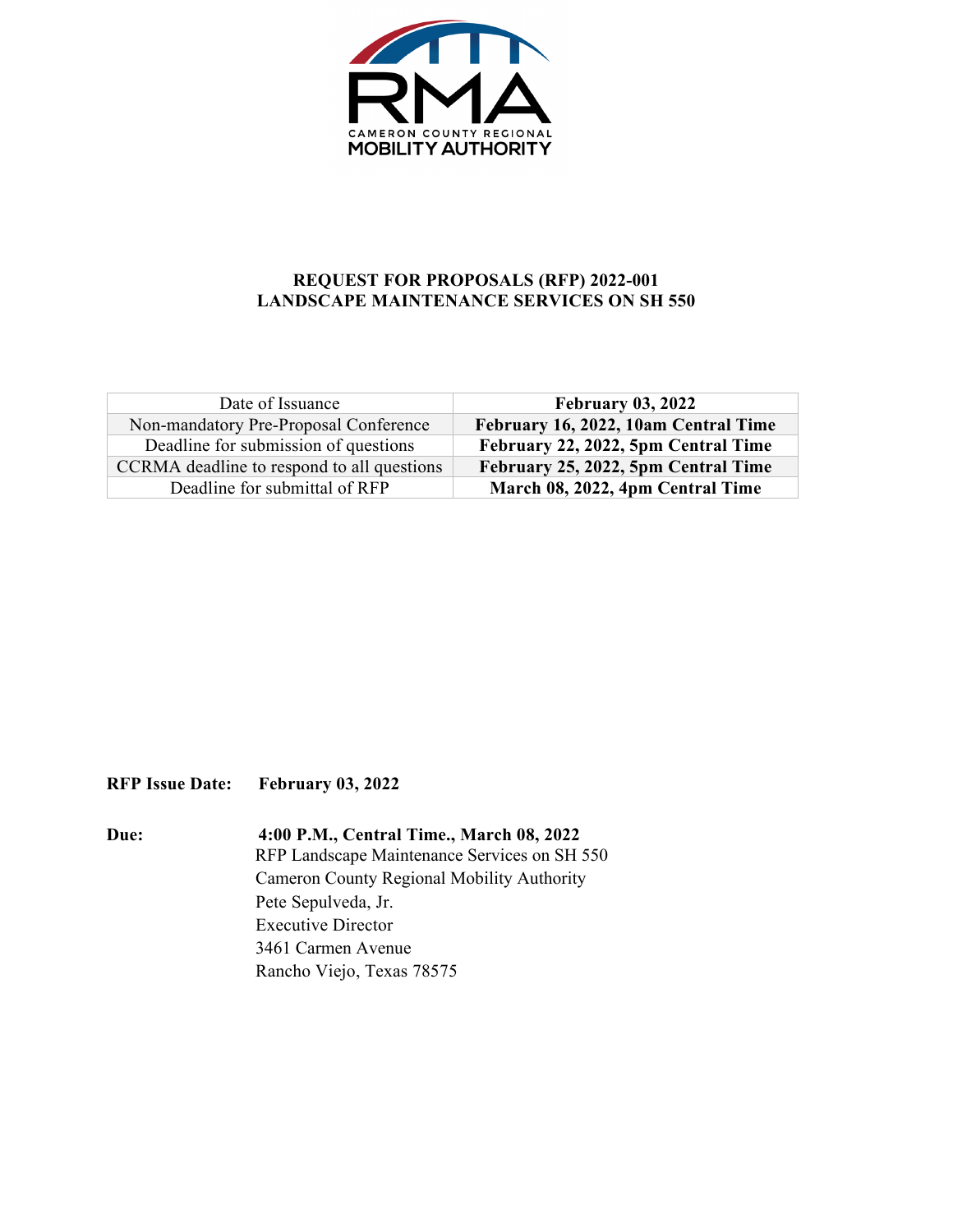## **REQUEST FOR PROPOSAL (RFP) SERVICES**

# **INDEX**

## **ATTACHMENTS**

- A SCOPE OF WORK
- B SH 550 LOCATION MAP<br>C TXDOT ROADSIDE VEG
- TXDOT ROADSIDE VEGETATION MAINTENANCE MANUAL
- D PRICE SHEET
- E CONFLICT OF INTEREST
- F REGISTRATION FORM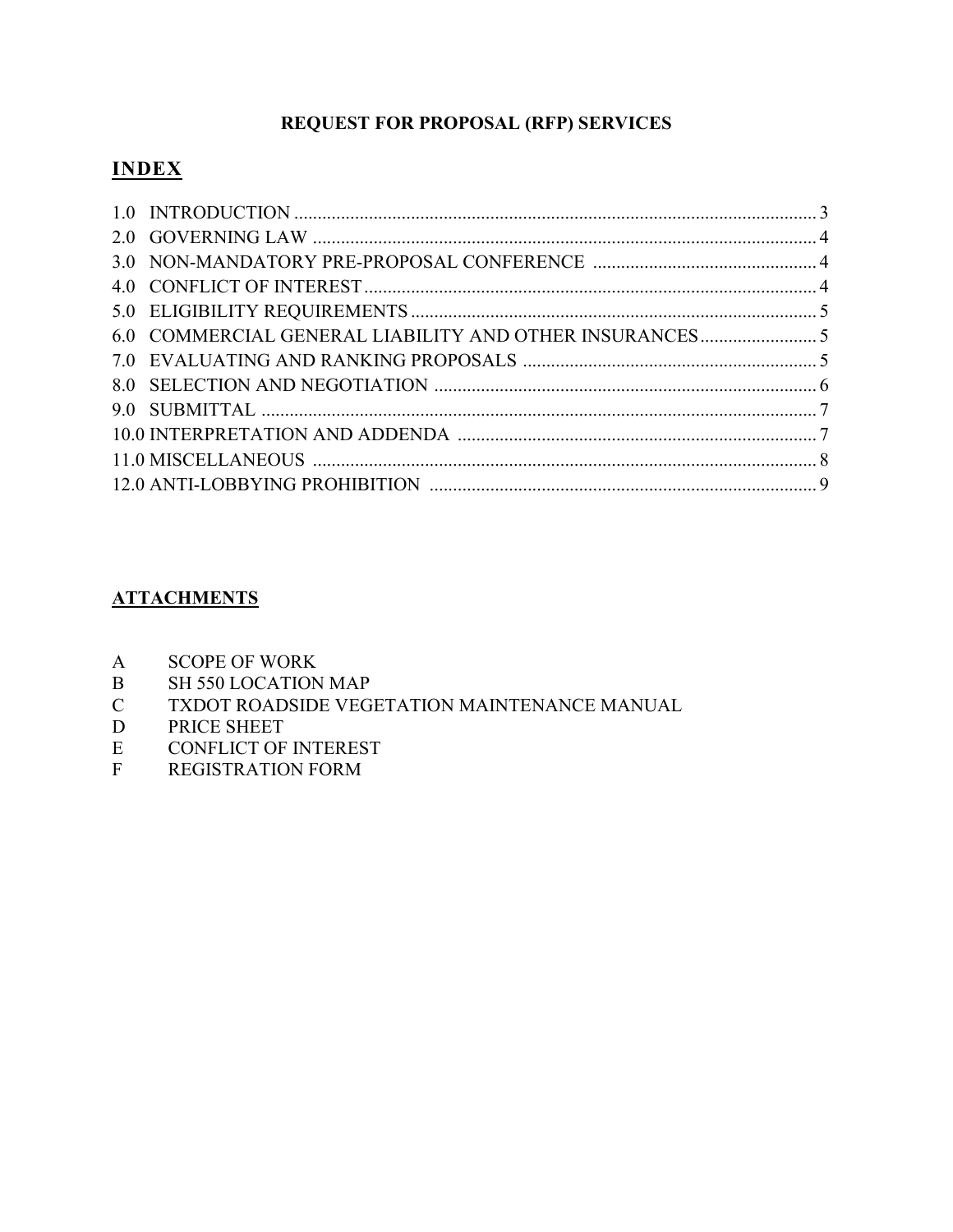## 1.0 INTRODUCTION AND SOLICITATION

#### **Introduction**

The Cameron County Regional Mobility Authority (the "CCRMA") is a regional mobility authority and political subdivision of the State of Texas governed by the provisions of Texas Transportation Code, Chapter 370 (the "RMA Act").

## Solicitation

Pursuant to this Request for Proposals ("RFP"), Cameron County Regional Mobility Authority (the "CCRMA"), is seeking Proposals from qualified and experienced companies (the "Proposer") interested in providing Landscape Maintenance Services on SH 550 (the "Work"). Details of the requested Work are attached hereto as Attachment A.

Proposers are encouraged to carefully review all sections of this RFP including all attachments as they prepare their Proposals. Failure to comply with the terms, conditions and requirements of this RFP may result in disqualification of the Proposer in the sole discretion of CCRMA.

The CCRMA will then evaluate proposals based on the criteria established and published within the RFP and will notify CCRMA's Board of Directors of the final ranking of the most highly qualified Proposers.

The advertisement of this RFP shall be published by public announcement in the following methods: advertisement on CCRMA general website www.ccrma.org/procurements advertisement in the Brownsville Herald newspaper on February 6, 2022, and February 13, 2022.

#### Reservation of Rights

The CCRMA reserves the right to reject any or all proposals, to waive any informality in the RFP process, or to terminate the RFP process at any time, if deemed by the CCRMA to be in its best interests. The CCRMA further reserves the right to negotiate the fees proposed by a proposer. In addition, the CCRMA reserves the right to at any time during the RFP or contract process to prohibit any further participation by a proposer or reject any proposal submitted that does not conform to any of the requirements detailed herein. By receiving this document, each prospective proposer is thereby agreeing to abide by all terms and conditions listed within this document, and further agrees that they will inform the CCRMA in writing within 5 days of the discovery of any item listed herein or of any item that is issued thereafter by the CCRMA that the proposer believes needs to be addressed. Failure to abide by this timeframe shall relieve the CCRMA, but not the prospective proposer, of any responsibility pertaining to such issue.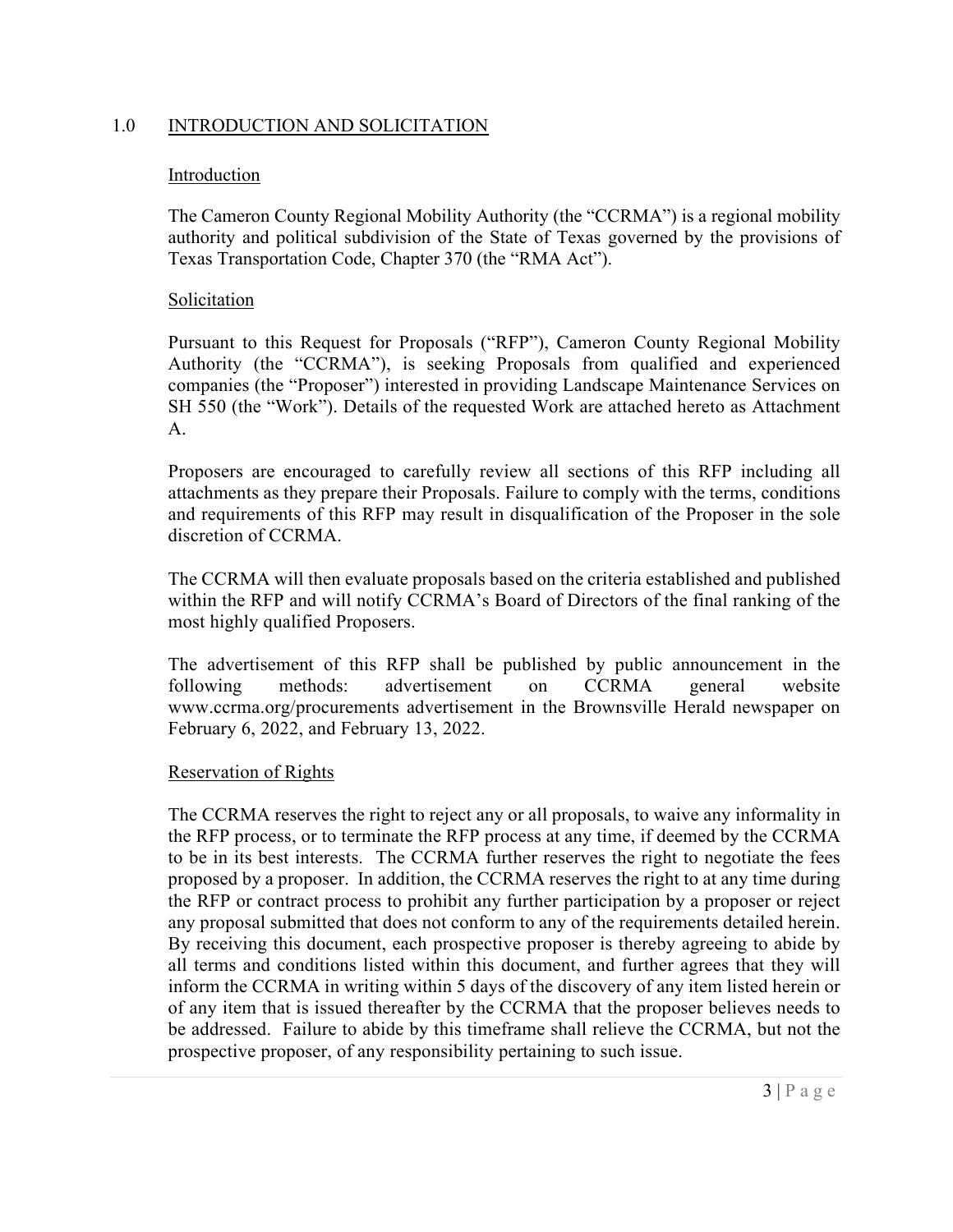#### 2.0 GOVERNING LAW

This invitation for RFP is governed by the requirements of Subchapter F of Chapter 2269, Texas Government Code, as amended. Proposers shall comply with all applicable federal, state and local laws and regulations. Respondent is further advised that these requirements shall be fully governed by the laws of the State of Texas and that CCRMA may request and rely on advice, decisions and opinions of the Attorney General of Texas and CCRMA's attorney concerning any portion of these requirements.

## 3.0 NON-MANDATORY PRE-PROPOSAL CONFERENCE

A Pre-Proposal Conference will be conducted on the date and at the time stated in the RFP Schedule above. The Pre-Proposal Conference will be held at 3461 Carmen Avenue Rancho Viejo, TX 78575.

## 4.0 CONFLICTS OF INTEREST

The CCRMA maintains a written conflict of interest policy governing the performance of employees engaged in the award and administration of landscape maintenance related services and including the conduct of consultants and vendors in the performance of services. To prevent, identify, and mitigate conflicts of interest, the CCRMA procurement policy requires any individual, firm, or team submitting a proposal to the CCRMA to disclose on its submittal the existence of any current or previous business relationship with any of the CCRMA personnel or outside consultants.

Separate and apart from the disclosure required to be made by the Proposer, any personnel, or outside consultants of the CCRMA who are requested to participate in any way of the review, and or the supervision of the work to be performed pursuant to the proposal, must disclose the existence of any current or previous business relationship with the Proposer.

A Proposer is required to disclose any existing or potential conflicts of interest in accordance with the CCRMA written conflict of interest policy found in Attachment E of this procurement. The requirement to disclose extends to any Sub consultants included within a proposal. Failure to make the proper disclosures constitute grounds for rejection of the proposal in the case of the Proposer, and termination of work in the case of the CCRMA key personnel. Refer to Attachment E for additional information regarding the CCRMA conflict of policy.

#### CERTIFICATE OF INTERESTED PARTIES (FORM HB1295)

As of January 1, 2016, to comply with Texas Government Code Section §2252.908, and the rules issued by the Texas Ethics Commission found in Title 1, Section 46.1, 46.3 and 46.5 of the Texas Administrative Code, we have updated and revised our RFP packet. In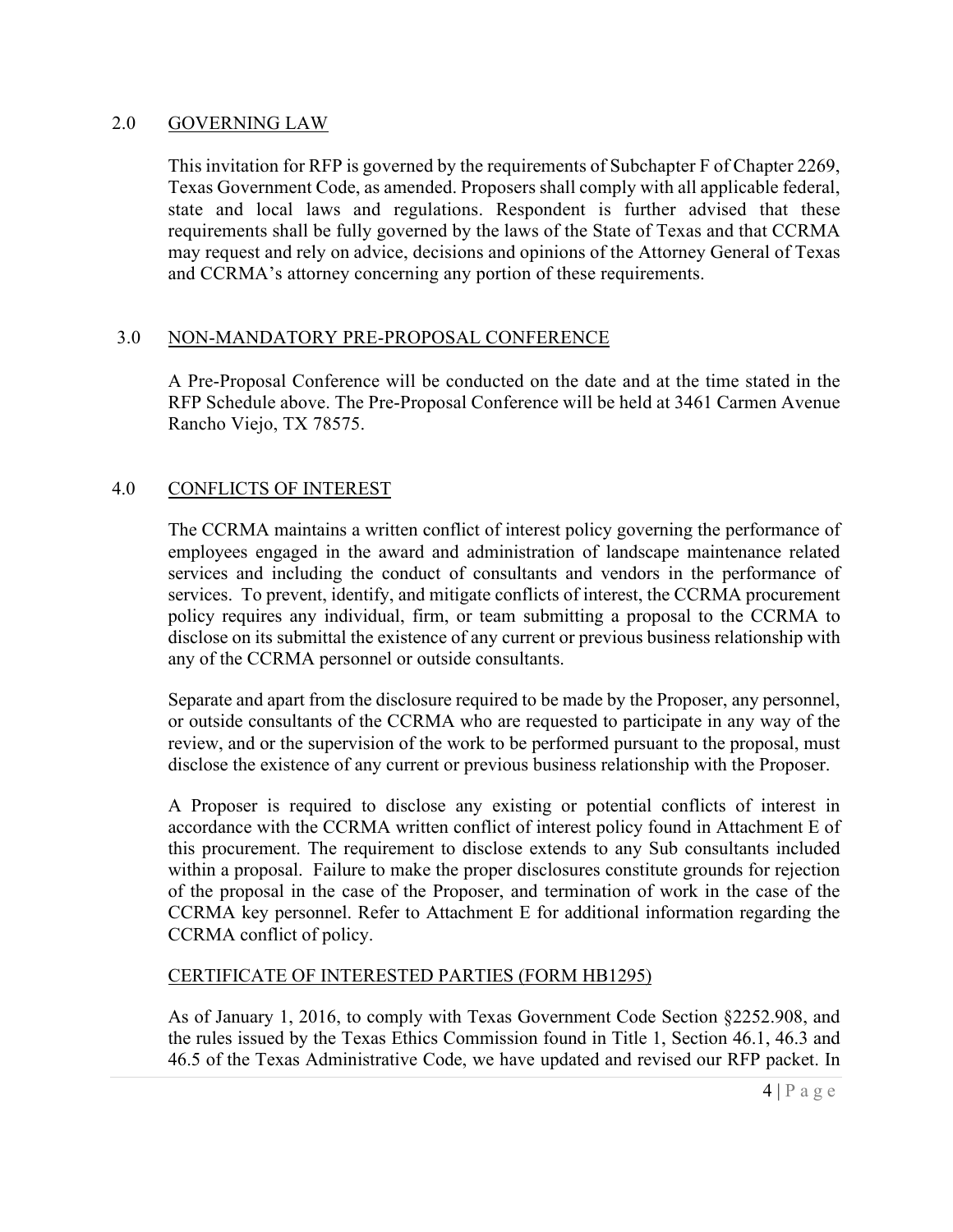accordance with these requirements, business must submit a completed Certificate of Interested Parties Form 1295 to the Authority before the Authority may enter into a contract with the business entity. In box 3 of Form 1295, you will provide the RFP No. 2022-001, as shown on the packet. CCRMA cannot enter into a contract until Form 1295 is submitted. Therefore, failure to timely submit Form 1295 signed may result in delay of award. Full instructions for completion and submittal of Form 1295 may be found on the Texas Ethics Commission website: <https://www.ethics.state.tx.us/tec/1295-Info.htm>

## 5.0 ELIGIBILITY REQUIREMENTS

In order for an RFP to be considered and evaluated, a Respondent must be registered or capable to be registered to do business in the State of Texas.

## Open, Pending, Ongoing, or Closed Litigation

The CCRMA reserves the right to consider ineligible any RFP in which there is open, pending, ongoing, or closed litigation with said Respondent resulting in an unfavorable judgment against the CCRMA.

## 6.0 COMMERCIAL GENERAL LIABILITY AND OTHER INSURANCES

The proposer selected to perform the desired services must have general liability insurance coverage of not less than \$1,000,000. If the present coverage is insufficient, the selected proposer must obtain additional coverage prior to the initiation of the work. The coverage must extend a minimum of three (3) years beyond the completion of the services. Additional insurances required would be, workers compensation, automobile liability, and other general insurance.

## 7.0 EVALUATING QUALIFICATIONS AND RANKING OF PROPOSALS

The CCRMA shall use all the information requested within this procurement solicitation to properly evaluate and rank Proposers based on each proposal's pricing and each Proposer's demonstrated competence and qualifications to perform the services.

CCRMA has set forth the following selection criteria and the weighted value for each. Point calculations may be measured as small as tenths of a point. CCRMA retains the right to apply all criteria as appropriate and allowed by the State of Texas Government Code.

## WEIGHTED QUANTITATIVE SCORING:

Each Proposer will be assigned a score of 1- 4 by each evaluator for each criteria

- $4 = \text{Very good} / \text{Exceeds expectations}$
- $3 =$  Above expectations
- $2$  = Meets expectations
- $1 =$ Does not meet expectations
- $0$  = nonresponsive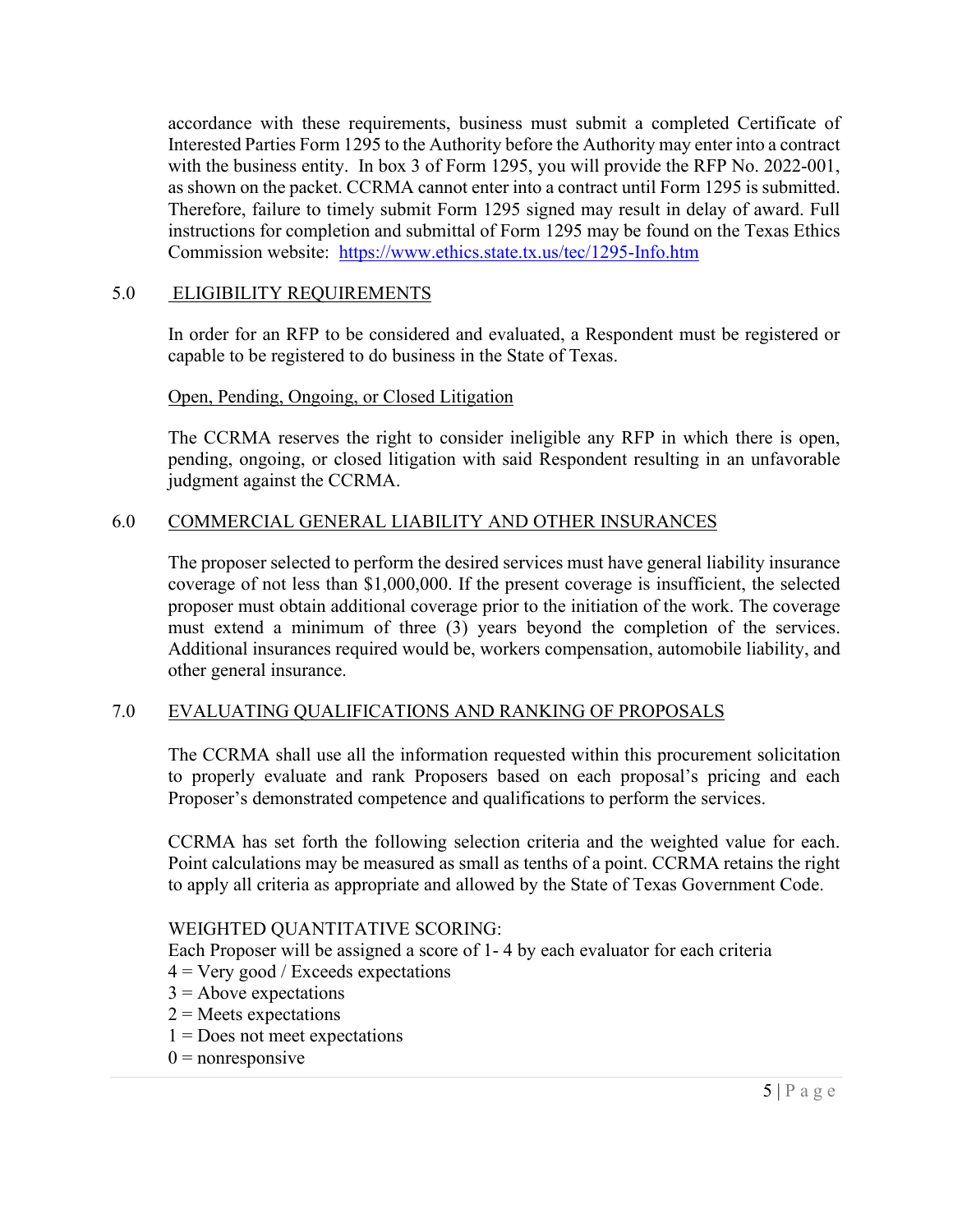Utilization of 0 by evaluator requires Evaluation Committee's full consensus.

The Proposal including the responses to the content section of this solicitation are aimed at evaluating and ranking the Proposers in the following major scoring criteria:

| <b>Scoring Criteria</b>               |                                                                                                                                                                                        | <b>Weight of overall score</b> |
|---------------------------------------|----------------------------------------------------------------------------------------------------------------------------------------------------------------------------------------|--------------------------------|
| <b>Experience:</b>                    | Respondents' ability to meet the<br>experience requirements as set forth<br>in the Scope including past<br>experience providing the Work at<br>similar facilities for the past 3years. | 35 points $X=$                 |
| <b>Responsiveness of</b><br>Proposal: | Respondents' understanding of the<br>requirements of the RFP.                                                                                                                          | 20 points $X=$                 |
| Staffing:                             | Respondents' plan of proposed staff<br>and the experience of the individual<br>team members proposed to provide<br>the Work.                                                           | 15 points $X=$                 |
| Pricing:                              | Respondents' overall price proposed<br>related to the provision of the Work.                                                                                                           | 30 points $X=$                 |
|                                       | <b>TOTAL POINTS SCORED</b>                                                                                                                                                             |                                |

Respondents shall provide the following information to the CCRMA which will be used to score Respondent's submittal. Incomplete RFP submittals will be considered nonresponsive and subject to rejection. In addition, the CCRMA reserves the right to reject any and all RFP submittals.

## 8.0 SELECTION AND NEGOTIATION

#### Selection

The CCRMA Evaluation Committee shall make a recommendation to the CCRMA Board in order of ranking and request Board approval to initiate negotiations with the most highly qualified Proposer of the evaluation committee's final ranking. The most highly qualified Proposer will be the Proposer who submits a proposal that is the most advantageous to the CCRMA considering price and the evaluation factors herein.

## **Negotiation**

The CCRMA shall attempt to negotiate a Contract with the selected Proposer(s) of the desired services at a fair and reasonable price. If a satisfactory contract cannot be negotiated with any selected Proposer of the required services, the CCRMA shall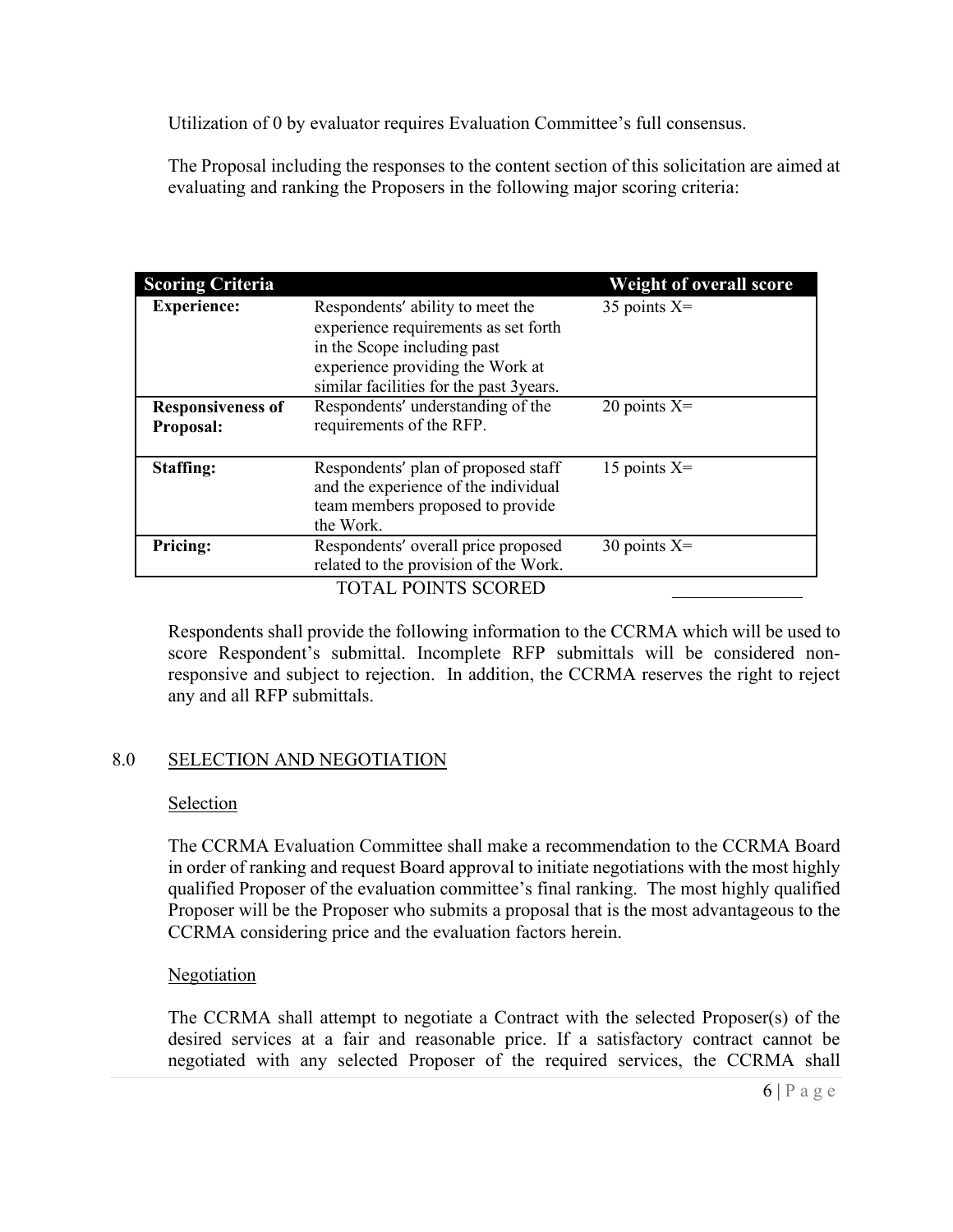formally end negotiations with that Proposer, and may (but shall not be required to) attempt to negotiate a contract with the next highest ranked Proposer at a fair and reasonable price. The CCRMA may continue the foregoing process until the Contract is executed with a Proposers selected by the Board or until the process is terminated by the CCRMA.

By issuing this RFP, the CCRMA has not committed and is not obligated to employ any Proposer for landscape services, and neither the suggested scope of services nor the terms of a proposed contract should be construed to require approval of a contract with a Proposer to be employed for any or all of the services described in this RFP. The CCRMA reserves the right to make those decisions, and the Board of Director's decision on these matters is final.

#### 9.0 SUBMITTAL

#### Due Date

Three (3) copies of the written response and one digital copy on USB drive must be received by the CCRMA before 4:00 p.m. Central Time., March 08, 2022. One copy of the response shall be marked original and bear all original signatures. The other two (2) may be copies. The response package shall be submitted to:

RFP 2022-001 Landscape Maintenance Services Cameron County Regional Mobility Authority Pete Sepulveda, Jr., RMA Executive Director 3461 Carmen Ave. Rancho Viejo, TX 78575

## RFP'S SUBMITTED AFTER THE SUBMISSION DEADLINE SHALL BE RETURNED UNOPENED AND WILL BE CONSIDERED VOID AND UNACCEPTABLE.

In the unexpected event that the CCRMA Offices are closed on the RFP deadline day, RFP's will be received until 11:00 a.m. of the next business day, for opening.

#### 10.0 INTERPRETATION AND ADDENDA

No interpretation or clarification regarding this RFP will be made verbally to any Proposer. All questions (including all technical, contract or administrative questions) regarding the services required or the procurement process should be submitted via email, and addressed to: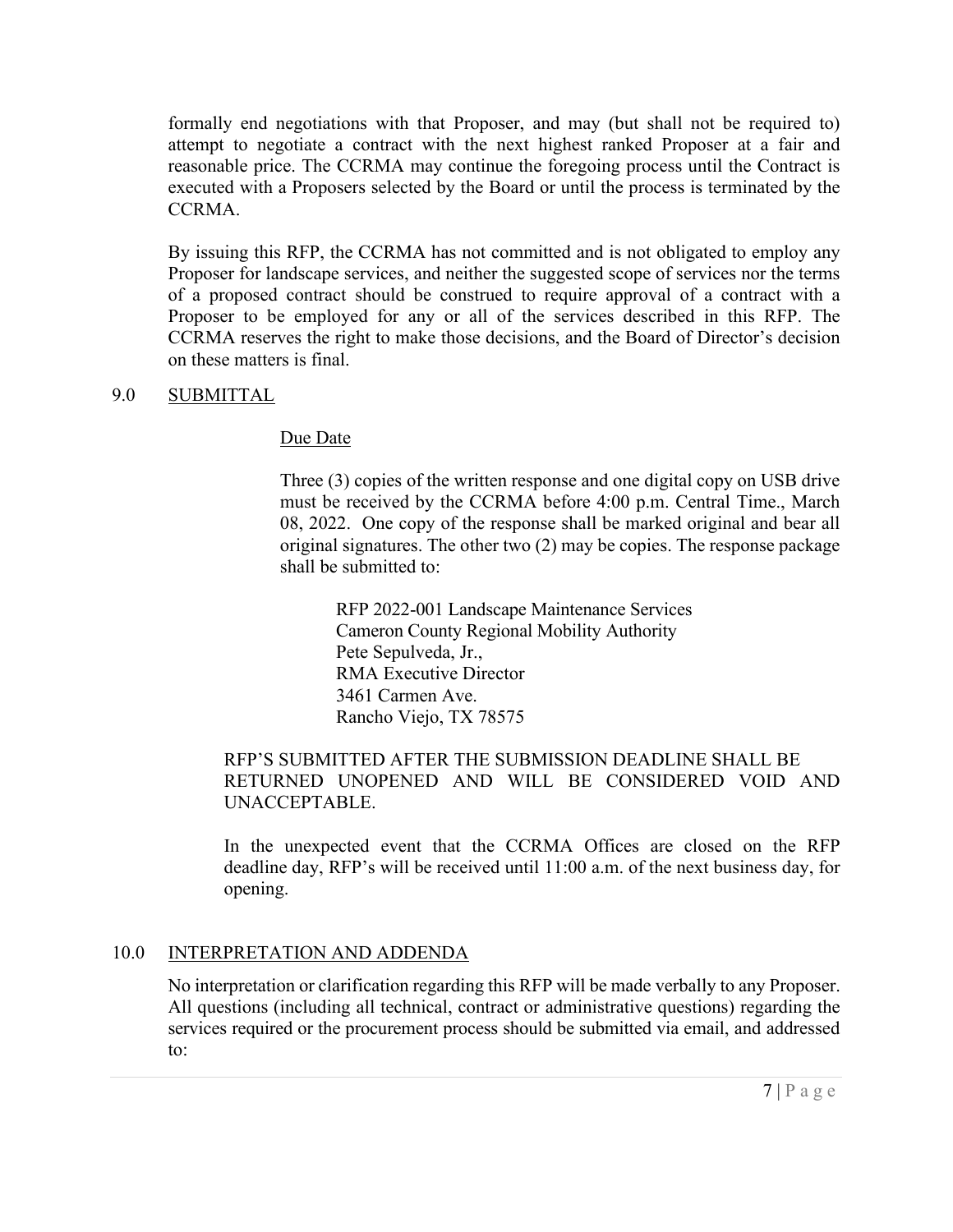Pete Sepulveda, Jr., CCRMA Executive Director 3461 Carmen Ave. Rancho Viejo, TX 78575 [procurement@ccrma.org](mailto:procurement@ccrma.org)

When submitting a request for interpretation or clarification, Proposers are encouraged to reference the RFP page and topic number pertinent to the question(s). All questions must be submitted no later than the date and time stated in the RFP Schedule as the deadline for submission of questions. Any questions received after that time will not be addressed. The deadline for receipt of questions is 5:00 p.m., Central Time. February 25, 2022. Questions (edited as deemed appropriate by CCRMA) and answers may be made available to all interested parties via website. No alternate means of responding to questions regarding this RFQ will be provided. Proposers are responsible for monitoring the CCRMA website for periodic updates. <https://ccrma.org/procurements/>

## 11.0 MISCELLANEOUS

## Public Information Act

All responses to this RFP shall be deemed, once submitted to be the property of the CCRMA. Responses may be subject to public disclosure under the Texas Public Information Act ("PIA"). Any material believed by the responder to be proprietary, confidential, or otherwise exempt from disclosure under the PIA should be clearly marked as such. If the CCRMA receives a request for public disclosure of all or any portion of a response, the CCRMA will use reasonable efforts to notify the responder of the request and give the responder an opportunity to assert, in writing to the Office of the Attorney General, a claimed exception under the Act or other applicable law within the time period allowed under the Act.

## Prohibition on Contracts with Companies Boycotting Israel

Effective September 1, 2017, the Texas Government Code was amended to add Chapter 2270, Prohibition on Contracts with Companies Boycotting Israel, which provides that a state agency and a political subdivision may not enter a contract with a company for goods or services unless the contract contains a written verification from the company that; (i) it does not Boycott Israel; and (ii) will not Boycott Israel during the term of the contract.

Pursuant to Gov't Code Sections 2270.001(1) & 808.001(1) as amended, "Boycott Israel" means refusing to deal with, terminating business activities with, or otherwise taking any action that is intended to penalize, inflict economic harm on, or limit commercial relations specifically with Israel, or with a person or entity doing business in Israel or in an Israeli-controlled territory, but does not include an action made for ordinary business purposes.